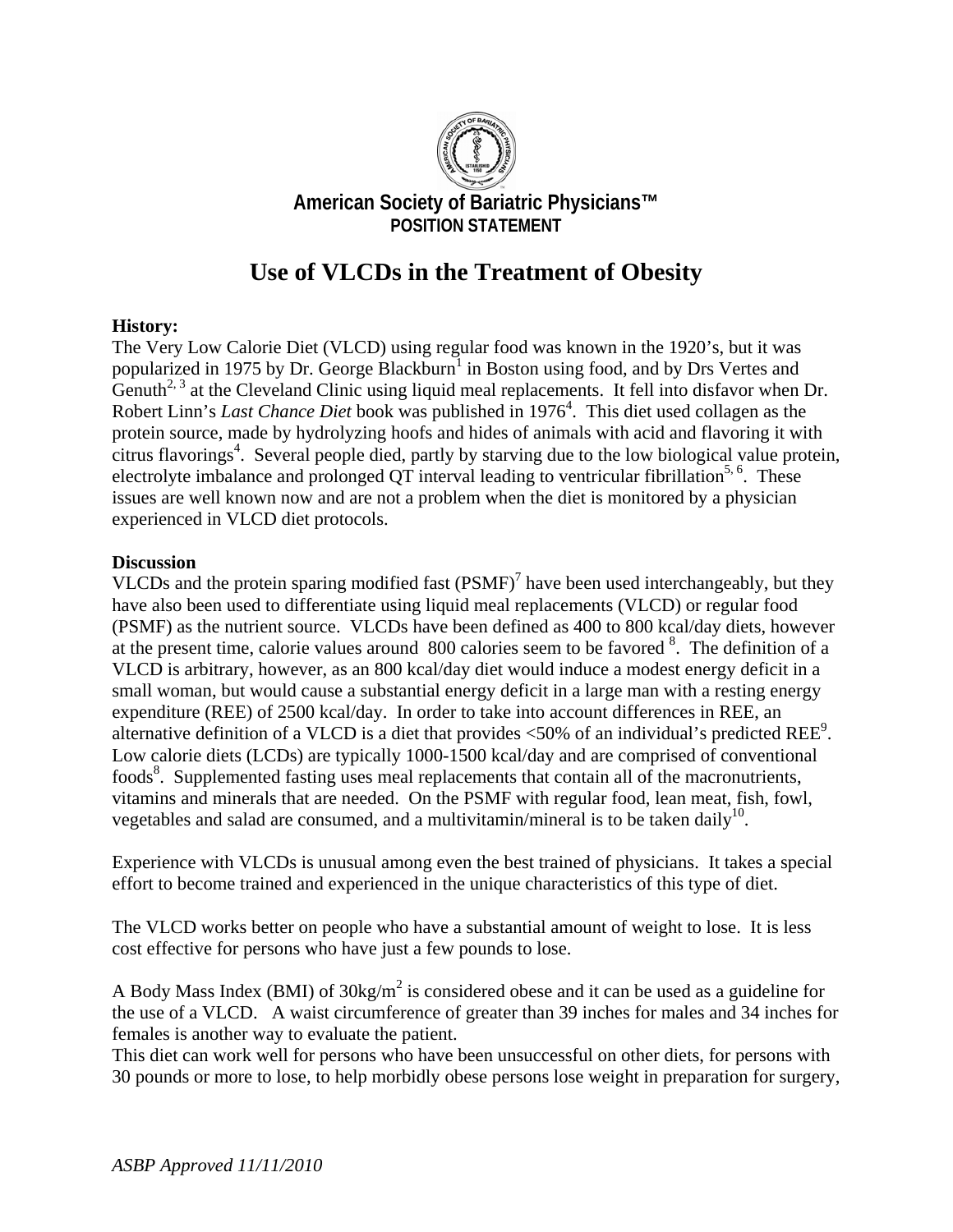for those who do not want to make food choices, and as a deterrent from food for those who use food as psychological support.

Women generally lose 3 to 3 ½ pounds per week and men lose 4 to 5 pounds per week on a VLCD. These average losses are 2-3 times greater than those resulting from conventional calorie-reducing diets used for the same time period  $11, 12$ . These results may be partially attributable to the portion- and calorie-controlled servings that liquid diets include and likely facilitate excellent adherence and, thus, large weight losses. Often when obese patients are asked to consume a conventional diet, they underestimate their caloric intake by as much as  $40\%$ <sup>13</sup>.

Possible symptoms noted with supplemented fasting may include fatigue, dry skin, cold intolerance, hair loss, menstrual, heart and liver function irregularities, gout, and gall stones<sup>14,15,16</sup>.

The workup should follow the guidelines provided in the American Society of Bariatric Physicians (ASBP) Overweight and Obese Evaluation and Management document and consist of a history including weight history, physical exam, EKG, body composition, Hb, TSH, Free T4 and T3, FBS, electrolytes and liver functions. TSH should be in the  $0.4 - 2.0$  range for dieting. Nutritional evaluation and behavioral evaluation should be done, as well as screening for other eating disorders<sup>6</sup>.

### **Summary**

This type of dieting can be strenuous to the body<sup>11</sup>. Thus it should not be started with those who have serious illnesses, recent MI or stroke, pregnancy, those with Type 1 diabetes and persons on lithium.

High protein diets have had a reputation of causing kidney failure. For persons with normal kidney function, there is no evidence of adverse affects from ingestion of protein.

## **Conclusion**

It is the position of the ASBP that:

- 1. Patients put on a VLCD should have a complete work up by a physician specifically trained in the clinical use of VLCDs, preferably a bariatrician who follows the Obesity and Overweight Evaluation and Management Guidelines of the ASBP.
- 2. Patients on a VLCD should be closely monitored by a physician and be informed of potentially serious side effects.